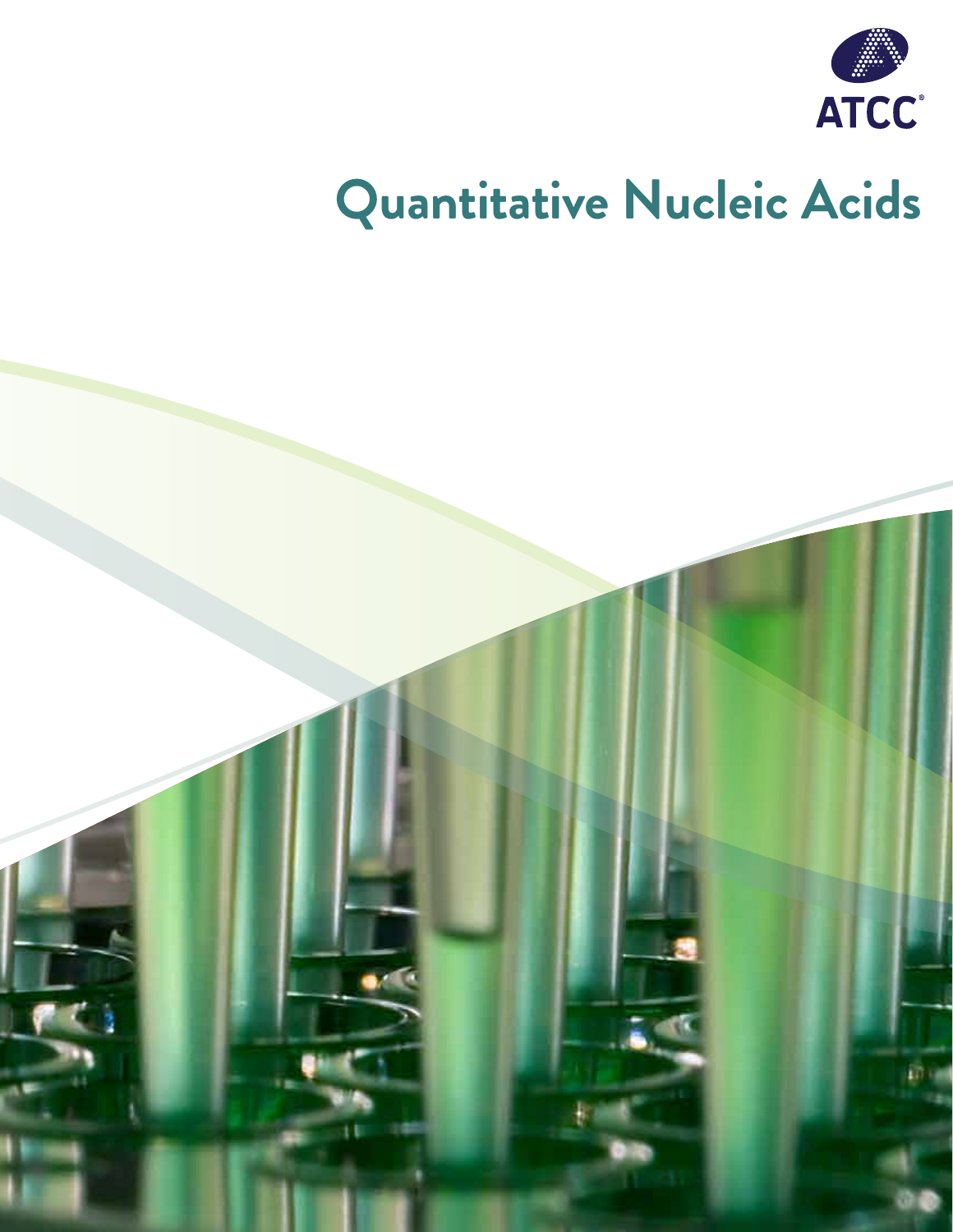## **SKIP IN VITRO WITH ATCC® GENUINE NUCLEICS**

The extraction, preparation, and verification of nucleic acids can often require extensive amounts of time, labor, and expense. To save you time and money, ATCC has developed stabilized, quantitative nucleic acids for use in inclusivity/exclusivity testing, establishing limits of detection, and validating or comparing test methods. Our portfolio of quantitative products includes:

- **Synthetic nucleic acids** DNA and RNA synthetically manufactured under ISO 13485 guidance to include key target regions from select bacterial and viral strains
- **Genomic nucleic acids** Whole genome preparations aseptically prepared from minimally passaged ATCC® Genuine Cultures
- **Certified reference materials** Genomic DNA produced under an ISO 17034 accredited process to confirm identity, well-defined characteristics, and an established chain of custody

So, skip in vitro and let ATCC do the work for you! Trust ATCC Genuine Nucleics for your laboratory's molecular needs, and get your research started today.

#### **PUT ATCC GENUINE NUCLEICS TO WORK FOR YOU**

ATCC nucleic acids can be used for assay development, verification, validation, monitoring of day-to-day test variation, and lot-to-lot performance of **Cq** molecular-based assays. Quantitative formats also allow for the generation of a standard curve to determine microbial load.

To learn more about ATCC nucleic acid research, visit us online at [www.atcc.](http://www.atcc.org) [org.](http://www.atcc.org)



### **SYNTHETIC NUCLEIC ACIDS**

ATCC performs extensive research on select organisms, and works with collaborators to identify key target regions within the genome that are compatible with primers used in molecular assays. Multiple sequence alignment allows for the development of a consensus sequence that is used to synthetically build the finished product.

- **Eliminate the need to culture microorganisms**
- Use in a BSL-1 facility
- No shipping restrictions
- Manufactured under ISO 13485 guidance
- Quantified using Droplet Digital™ PCR (ddPCR™)

Each preparation is extensively tested to ensure product identity, stability, quantity, and functionality with molecular applications. What's more, each DNA or RNA preparation is stabilized using a proprietary stabilization matrix to ensure consistent results, run after run.

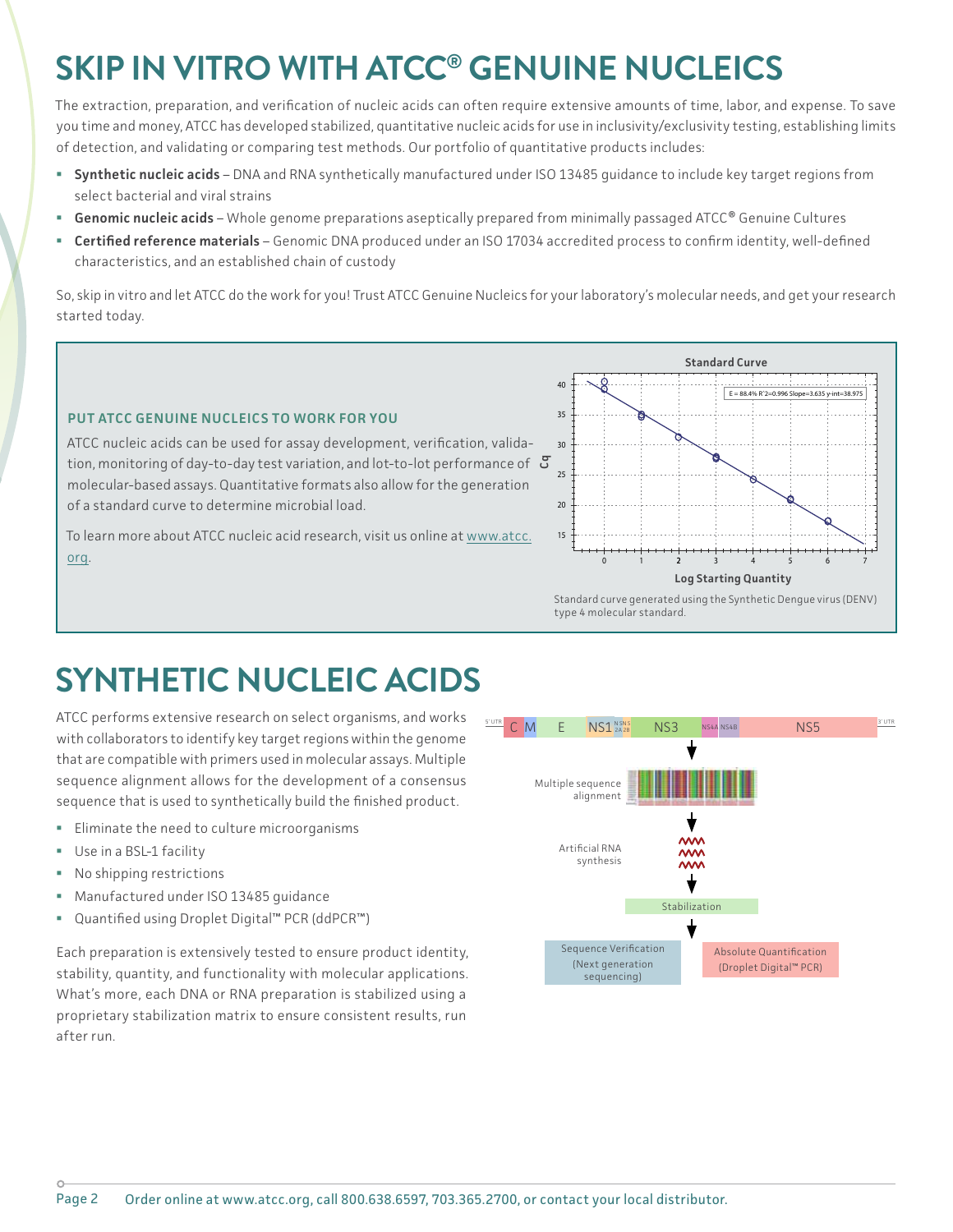#### **Table 1: Quantitative Synthetic Nucleic Acids**

| ATCC <sup>®</sup> No.  | <b>Organism</b>                                                             | <b>Source Information</b>                                                                                                                                                       | <b>Research Applications</b>      |
|------------------------|-----------------------------------------------------------------------------|---------------------------------------------------------------------------------------------------------------------------------------------------------------------------------|-----------------------------------|
| VR-3249SD™             | <b>BK</b> virus                                                             | Full length genome of BK virus derived from a plasmid clone                                                                                                                     | Blood-borne Disease Research      |
| VR-3233SD <sup>™</sup> | Hepatitis C virus                                                           | Fragments from 5'UTR and X-tail region (3'UTR)                                                                                                                                  | Blood-borne Disease Research      |
| VR-3247SD <sup>™</sup> | Human gammaherpesvirus 4<br>(Epstein-Barr virus)                            | Fragments from LMP2, BNRF-1, EBER-1, BAMH1W, EBNA-2,<br>BHRF-1, EBNA-1 Region, BXLF-1, BALF-5, and LMP-1                                                                        | Blood-borne Disease Research      |
| VR-3261SD™             | Human herpesvirus 8                                                         | Fragments from the minor capsid protein (ORF 26) and the<br>latency-associated nuclear antigen (LANA or ORF 73)                                                                 | Blood-borne Disease Research      |
| VR-3237SD™             | Sapovirus                                                                   | Fragments from the RNA-dependent RNA polymerase, VP1,<br>and polyprotein regions.                                                                                               | Digestive System Disease Research |
| VR-3238SD™             | Astrovirus                                                                  | Fragments from ORF1a, ORF1b, ORF2, and 3' UTR regions                                                                                                                           | Digestive System Disease Research |
| PRA-3000SD™            | Cyclospora cayetanensis                                                     | Full 18S rRNA gene sequence, and full ITS1 and ITS2 sequences                                                                                                                   | Digestive System Disease Research |
| PRA-3011SD™            | Cryptosporidium hominis                                                     | Fragments from 18s rRNA, heat shock protein 70 (hsp70),<br>COWP, GP60, dnaJ-like protein, and LIB13 regions                                                                     | Digestive System Disease Research |
| PRA-3007SD™            | Dientamoeba fragilis                                                        | Fragmetns from the 18S ribosomal RNA, internal transcribed<br>spacer 1 (ITS1), and 5.8S ribosomal RNA regions                                                                   | Digestive System Disease Research |
| PRA-3006SD™            | Giardia lamblia                                                             | Fragments from the 18S ribosomal RNA, beta-giardin,<br>triosephosphate isomerase, and glutamate dehydrogenase<br>regions.                                                       | Digestive System Disease Research |
| VR-3257SD™             | Hepatitis A virus                                                           | Fragments from the 5' untranslated region, viral capsid<br>proteins (VP1-4), self-cleaving peptide 2A, proteinase 3C,<br>and 3D RNA polymerase.                                 | Digestive System Disease Research |
| VR-3258SD™             | Hepatitis E virus                                                           | Fragments from the 5' untranslated region, methyl<br>transferase, Y domain, X domain, helicase, RNA-directed RNA<br>polymerase, and open reading frames 2 and 3 (ORF2 and ORF3) | Digestive System Disease Research |
| VR-3260SD™             | Human parechovirus 3                                                        | Fragments from the 5'UTR and the viral protein VP1.                                                                                                                             | Digestive System Disease Research |
| VR-3255SD™             | Murine Norovirus                                                            | Fragments from the 5'UTR, NS1/2, NS5, NS6, NS7, Gp1, VF1,<br>GP2, GP3, and 3'UTR                                                                                                | Digestive System Disease Research |
| VR-3234SD™             | Norovirus Gl                                                                | Fragments from the RNA-dependent RNA polymerase and<br>VP1 regions                                                                                                              | Digestive System Disease Research |
| VR-3235SD <sup>™</sup> | Norovirus Gll                                                               | Fragments from the RNA-dependent RNA polymerase, VP1,<br>and VP2 regions                                                                                                        | Digestive System Disease Research |
| VR-3264SD™             | Human herpesvirus 6                                                         | Fragments from U31, U38, U57, U65/U66, U67, U90, and U94<br>regions                                                                                                             | Neurological Disease Research     |
| VR-3265SD™             | Human herpesvirus 7                                                         | Fragments from U10, U31, U38, U39, U42, and U57 regions                                                                                                                         | Neurological Disease Research     |
| BAA-4009SD™            | Mycobacterium leprae                                                        | Fragments from the RLEP, Ag85B, 16S rRNA, and rpoB regions                                                                                                                      | Neurological Disease Research     |
| VR-3270SD <sup>™</sup> | Monkeypox virus                                                             | Fragments from J2L, D14L, F3L, F8L, A27L, A29L, B6R, B7R,<br>and N3R regions                                                                                                    | Pox Disease Research              |
| BAA-4000SD™            | Coxiella burnetii                                                           | Fragments from the com1, icd, transposase (IS1111A), gyrA,<br>and sodB regions                                                                                                  | Respiratory Disease Research      |
| VR-3251SD <sup>™</sup> | Human bocavirus                                                             | Fragments from the 5'UTR, NS1, NP1, VP1, VP2, and 3' UTR genes.                                                                                                                 | Respiratory Disease Research      |
| VR-3262SD™             | Human coronavirus strain HKU1                                               | Fragments from from the acidic tandem repeat region, growth<br>factor-like protein, NTPase/helicase domain, RNA-dependent<br>RNA polymerase, spike, and nucleocapsid regions    | Respiratory Disease Research      |
| VR-3263SD™             | Human coronavirus strain NL63                                               | Fragments from NSP3 (ORF 1A), Rdrp (nsp12), NTPase (nsp13),<br>nsp16, spike protein, nucleocapsid, and 3' UTR                                                                   | Respiratory Disease Research      |
| VR-3250SD™             | Human metapneumovirus (hMPV)                                                | Fragments from the N, P, M, F, and L genes                                                                                                                                      | Respiratory Disease Research      |
| VR-3248SD™             | Middle East respiratory<br>syndrome coronavirus<br>(MERS-CoV)               | Fragments from the ORF1ab, ORF5, upper envelope (upE),<br>ORF8b, nucleocapsid (N) protein gene, and 3' UTR regions                                                              | Respiratory Disease Research      |
| VR-3276SD™             | Severe acute respirtory<br>syndrome-related coronavirus 2<br>$(SARS-CoV-2)$ | Fragments from ORF 1ab (including ORF-1b-nsp14 and RdRp),<br>Envelope, and Nucleocapsid regions.                                                                                | Respiratory Disease Research      |
| VR-3277SD™             | Severe acute respirtory<br>syndrome-related coronavirus 2<br>$(SARS-CoV-2)$ | Fragment from the 5' Glycoprotein (Spike) region                                                                                                                                | Respiratory Disease Research      |
| VR-3278SD™             | Severe acute respirtory<br>syndrome-related coronavirus 2<br>(SARS-CoV-2)   | Fragment from the 3' Glycoprotein (Spike) region                                                                                                                                | Respiratory Disease Research      |
| VR-3279SD™             | Severe acute respirtory<br>syndrome-related coronavirus 2<br>(SARS-CoV-2)   | Fragment from the nsp9 and nsp12 (RdRp) regions.                                                                                                                                | Respiratory Disease Research      |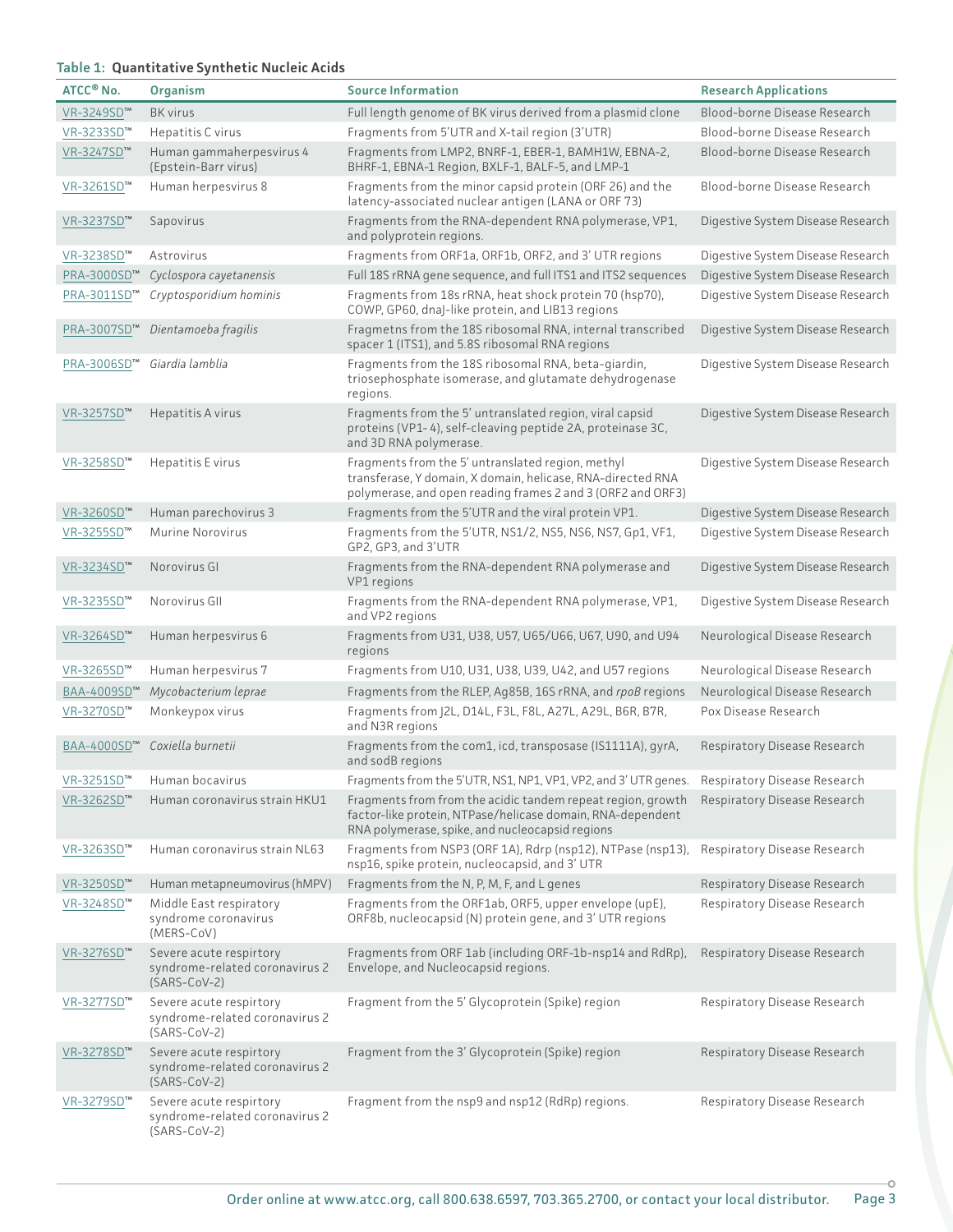#### **Table 1: Quantitative Synthetic Nucleic Acids**

| ATCC <sup>®</sup> No.   | <b>Organism</b>                                                      | <b>Source Information</b>                                                                                                                                                                                                                                                     | <b>Research Applications</b>                                   |
|-------------------------|----------------------------------------------------------------------|-------------------------------------------------------------------------------------------------------------------------------------------------------------------------------------------------------------------------------------------------------------------------------|----------------------------------------------------------------|
| VR-3280SD™              | Severe acute respirtory<br>syndrome coronavirus [2003]<br>(SARS-CoV) | Fragment from the nsp9 (RdRp), nsp11 and N regions.                                                                                                                                                                                                                           | Respiratory Disease Research                                   |
| BAA-4001SD™             | Chlamydia trachomatis LGV Type 1                                     | Fragments from MOMP, 16S rRNA, pmpH, dnaB, putative<br>virulence plasmid integrase regions, and conserved<br>hypothetical virulence plasmid protein                                                                                                                           | Reproductive Health Research                                   |
| BAA-4002SD™             | Chlamydia trachomatis LGV Type 2                                     | Fragments from MOMP, 16S rRNA, pmpH and dnaB regions                                                                                                                                                                                                                          | Reproductive Health Research                                   |
| BAA-4003SD™             | Chlamydia trachomatis LGV Type 3                                     | Fragments from MOMP, 16S rRNA, pmpH and dnaB regions                                                                                                                                                                                                                          | Reproductive Health Research                                   |
| VR-3245SD™              | Human immunodeficiency virus 1<br>$(HIV-1)$                          | Fragments from the 5' LTR, gag gene, polgene (including<br>protease, reverse transcriptase, and integrase regions), tat<br>gene, rev gene, and nef gene.                                                                                                                      | Reproductive Health Research &<br>Blood-borne Disease Research |
| VR-3259SD™              | Human T-cell leukemia virus 2<br>$(HTLV-2)$                          | Proviral genome sequence of HTLV-2 except the long<br>terminal repeats (LTRs)                                                                                                                                                                                                 | Reproductive Health Research &<br>Blood-borne Disease Research |
| VR-3232SD™              | Hepatitis B virus                                                    | Fragments from the highly conserved precore, core, P, S and<br>X regions                                                                                                                                                                                                      | Reproductive Health Research &<br>Blood-borne Disease Research |
| VR-3266SD <sup>™</sup>  | Human immunodeficiency virus<br>$2(HIV-2)$                           | Fragments from the envelope (ENV), group specific antigen<br>(GAG) and DNA polymerase (POL) regions                                                                                                                                                                           | Reproductive Health Research &<br>Blood-borne Disease Research |
| VR-3240SD™              | Human papillomavirus 16                                              | Full length genome of HPV 16 derived from a plasmid clone                                                                                                                                                                                                                     | Reproductive Health Research                                   |
| VR-3241SD™              | Human papillomavirus 18                                              | Full length genome of HPV 18 derived from a plasmid clone                                                                                                                                                                                                                     | Reproductive Health Research                                   |
| VR-3256SD <sup>™</sup>  | Human papillomavirus 31                                              | Full length genome of HPV 31 derived from a plasmid clone                                                                                                                                                                                                                     | Reproductive Health Research                                   |
| BAA-2641SD™             | Mycoplasma genitalium                                                | Fragments from the 16S gene, mgpA, and gap                                                                                                                                                                                                                                    | Reproductive Health Research                                   |
| BAA-2642SD <sup>™</sup> | Treponema pallidum                                                   | Fragments from the polA, tpr, 23S gene, arp, 16S gene, flaA,<br>47kDa protein gene, and bmp                                                                                                                                                                                   | Reproductive Health Research                                   |
| BAA-4004SD™             | Ureaplasma urealyticum                                               | Fragments from 16S rRNA, ureA, intergenic region 1, ureB,<br>intergenic region 2, ureC, ureG, and MBA regions                                                                                                                                                                 | Reproductive Health Research                                   |
| <b>PRA-3008SD</b>       | Babesia canis                                                        | Partial sequence of 18S ribosomal RNA                                                                                                                                                                                                                                         | Vector-borne Disease Research                                  |
| VR-3272SD™              | Bourbon virus                                                        | Fragments from the PB1 and NP regions                                                                                                                                                                                                                                         | Vector-borne Disease Research                                  |
| VR-3246SD™              | Chikungunya virus                                                    | Fragments from the 5' UTR, nsP1, nsP2, nsP3, nsP4, E2, and E1<br>genes                                                                                                                                                                                                        | Vector-borne Disease Research                                  |
| VR-3228SD™              | Dengue virus type 1                                                  | Fragments from the capsid, membrane, and envelope regions                                                                                                                                                                                                                     | Vector-borne Disease Research                                  |
| VR-3229SD™              | Dengue virus type 2                                                  | Fragments from the capsid, membrane, and envelope regions                                                                                                                                                                                                                     | Vector-borne Disease Research                                  |
| VR-3230SD™              | Denque virus type 3                                                  | Fragments from the capsid, membrane, and envelope regions                                                                                                                                                                                                                     | Vector-borne Disease Research                                  |
| VR-3231SD™              | Dengue virus type 4                                                  | Fragments from the capsid, membrane, and envelope regions                                                                                                                                                                                                                     | Vector-borne Disease Research                                  |
| VR-3239SD™              | Eastern equine encephalitis virus                                    | Fragments from the capsid, NSP1, NSP3, 3' UTR, E1 envelope<br>glycoprotein, and the E2 envelope glycoprotein regions                                                                                                                                                          | Vector-borne Disease Research                                  |
|                         | PRA-3001SD™ Plasmodium malariae                                      | Fragments from the 18S rRNA gene, UTR, cyclooxygenase 1<br>and 3 (Cox1 & Cox3), and Cytochrome B (Cytb) region                                                                                                                                                                | Vector-borne Disease Research                                  |
|                         | PRA-3004SD™ Plasmodium vivax                                         | Fragments from 18s rRNA, mitochondrial DNA, cox3, cox1,<br>cytB, and Aspartic protease PM4 regions                                                                                                                                                                            | Vector-borne Disease Research                                  |
| VR-3273SD™              | Powassan virus lineage I                                             | Fragments from the E, NS1, NS5, and 3' UTR regions.                                                                                                                                                                                                                           | Vector-borne Disease Research                                  |
| VR-3275SD™              | Powassan virus lineage II                                            | Fragments from the E, NS1, NS5, and 3' UTR regions.                                                                                                                                                                                                                           | Vector-borne Disease Research                                  |
| VR-3254SD™              | Rift Valley fever virus                                              | Fragments from the long, medium, and small genome<br>segments, including the Gn, Nss, and Nsm genes                                                                                                                                                                           | Vector-borne Disease Research                                  |
| VR-3236SD™              | Saint Louis encephalitis virus                                       | Fragments from the NS1 gene, premembrane, envelope, NS5<br>gene, and 3' UTR regions                                                                                                                                                                                           | Vector-borne Disease Research                                  |
|                         | PRA-3012SD™ Trypanosoma cruzi                                        | Fragments from 18S rRNA, Kinetoplast minicircle, and<br>Lathosterol oxidase (TcSC5D) regions, and a full-length<br>satellite sequence.                                                                                                                                        | Vector-borne Disease Research                                  |
| VR-3274SD™              | West Nile virus                                                      | Fragments from the 5' UTR, capsid, anchored capsid protein,<br>membrane glycoprotein precursor (prM), Envelope protein<br>(ENV), Nonstructural protein NS1, Nonstructural protein<br>NS2A, Nonstructural protein NS3, RNA-dependent RNA<br>polymerase NS5 and 3' UTR regions. | Vector-borne Disease Research                                  |
| VR-3253SD™              | Yellow fever virus                                                   | Fragments from the capsid protein C, Pre-M, Envelope<br>protein, NS1, NS2A, NS3, and NS5 regions.                                                                                                                                                                             | Vector-borne Disease Research                                  |
| VR-3252SD™              | Zika virus                                                           | Fragments from the membrane glycoprotein precursor M,<br>Envelope, NS1, NS2B, NS3, NS4B, and NS5 regions                                                                                                                                                                      | Vector-borne Disease Research                                  |
| VR-3268SD™              | Lassa virus                                                          | Fragments from 5' UTR and glycoprotein regions                                                                                                                                                                                                                                | Zoonotic Disease Research                                      |
| VR-3269SD <sup>™</sup>  | Nipah virus                                                          | Complete nucleocapsid protein and fragments from the<br>matrix and glycoprotein regions                                                                                                                                                                                       | Zoonotic Disease Research                                      |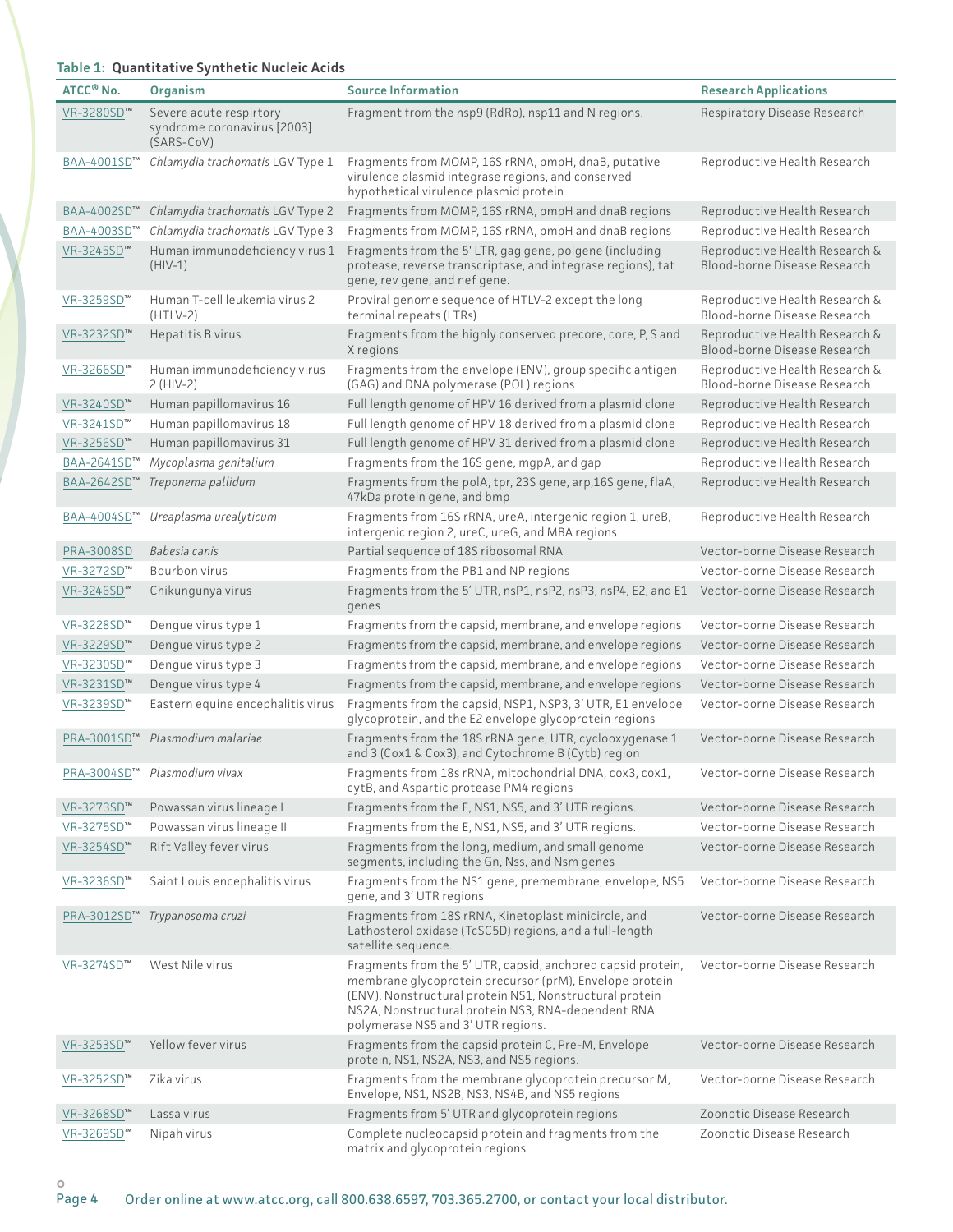## **GENOMIC NUCLEIC ACIDS**

ATCC genomic nucleic acids are whole genome preparations aseptically prepared from minimally passaged ATCC® Genuine Cultures. Each preparation is supported by stringent quality control testing to ensure product authenticity and functionality, including one or more of the following analyses:

- Agarose gel electrophoresis to ensure integrity
- **Spectrophotometry to evaluate purity**
- Droplet Digital™ PCR (ddPCR™) to calculate concentration
- **PCR** to confirm functional activity
- Sequencing and short tandem repeat analyses confirm species identity

Further, each of our products is manufactured under ISO 9001 certified and ISO/IEC 17025 accredited processes, so you can trust your results and reproduce your data – every time.

#### **Table 2: Quantitative Genomic Nucleic Acids**

| ATCC <sup>®</sup> No. | Organism                                        | <b>Source Information</b>                                                                                | <b>Research Applications</b>          |
|-----------------------|-------------------------------------------------|----------------------------------------------------------------------------------------------------------|---------------------------------------|
| 1015DQ™               | Aspergillus niger                               |                                                                                                          | Agricultural Research                 |
| 177525DQ™             | Megasphaera elsdenii                            |                                                                                                          | Agricultural Research                 |
| 9649DQ™               | Lactobacillus delbrueckii subsp.<br>delbrueckii | Sour grain mash                                                                                          | Biotechnology Research                |
| 17023DQ™              | Rhodobacter sphaeroides                         |                                                                                                          | Biotechnology Research                |
| VR-538DQ™             | Human herpesvirus 5                             | Adenoid tissue from 7-year-old female                                                                    | Blood-related Disease Research        |
| VR-1367DQ™            | Human herpesvirus 3<br>(Varicella-zoster virus) | Vesicular fluid from child with chickenpox; Georgia                                                      | Blood-related Disease Research        |
| 700532DQ™             | Neisseria meningitidis                          | Patient with meningococcal septicaemia                                                                   | Blood-related Disease Research        |
| 12453DQ™              | Proteus mirabilis                               |                                                                                                          | <b>Blood-related Disease Research</b> |
| 25285DQ™              | Bacteroides fragilis                            | Appendix abscess                                                                                         | Digestive System Disease Research     |
| 50608DQ™              | Blastocystis hominis                            | Isolated 1986                                                                                            | Digestive System Disease Research     |
| 33559DQ™              | Campylobacter coli                              | Pig feces                                                                                                | Digestive System Disease Research     |
| 700819DQ™             | Campylobacter jejuni subsp.<br>jejuni           | Human feces                                                                                              | Digestive System Disease Research     |
| 750DQ™                | Candida tropicalis                              | Patient with bronchomycosis                                                                              | Digestive System Disease Research     |
| 66029DQ™              | Candida tropicalis                              |                                                                                                          | Digestive System Disease Research     |
| 8090DQ™               | Citrobacter freundii                            |                                                                                                          | Digestive System Disease Research     |
| 43598DQ™              | Clostridioides difficile                        | Human feces, asymptomatic neonate, Belgium                                                               | Digestive System Disease Research     |
| BAA-1382DQ™           | Clostridioides difficile                        | Clinical isolate; Switzerland                                                                            | Digestive System Disease Research     |
| BAA-1870DQ™           | Clostridioides difficile                        |                                                                                                          | Digestive System Disease Research     |
| 13124DQ™              | Clostridioides perfringens                      | Clinical isolate, Switzerland                                                                            | Digestive System Disease Research     |
| PRA-67DQ™             | Cryptosporidium parvum                          | Animal feces; 2002                                                                                       | Digestive System Disease Research     |
| 30459DQ™              | Entamoeba histolytica                           | Colonic biopsy of rectal ulcer from adult human male with<br>amebic dysentery; Mexico City, Mexico, 1967 | Digestive System Disease Research     |
| 700802DQ™             | Enterococcus faecalis                           | Human blood, patient, St. Louis, Missouri, US, 1987                                                      | Digestive System Disease Research     |
| 700221DQ™             | Enterococcus faecium                            | Human feces, Connecticut                                                                                 | Digestive System Disease Research     |
| 8739DQ™               | Escherichia coli                                | Feces                                                                                                    | Digestive System Disease Research     |
| 11229DQ™              | Escherichia coli                                |                                                                                                          | Digestive System Disease Research     |
| 10798DQ™              | Escherichia coli                                | Feces from diphtheria convalescent                                                                       | Digestive System Disease Research     |
| 25922DQ™              | Escherichia coli 06                             | Clinical isolate                                                                                         | Digestive System Disease Research     |
| 43895DQ™              | Escherichia coli 0157:H7                        | Raw hamburger meat implicated in a hemorrhagic colitis<br>outbreak                                       | Digestive System Disease Research     |
| 700926DQ™             | Escherichia coli                                | Derived from parent strain W1485 by acridine orange curing<br>of the F plasmid                           | Digestive System Disease Research     |
| 700928DQ™             | Escherichia coli                                | Human clinical specimen, blood and urine from a women<br>with acute pyelonephritis, Baltimore, Maryland  | Digestive System Disease Research     |
| BAA-2192DQ™           | Escherichia coli<br>0145:Nonmotile              | Human stool, South Dakota, USA                                                                           | Digestive System Disease Research     |
| BAA-2193DQ™           | Escherichia coli 045:H2                         | Stool, Maine                                                                                             | Digestive System Disease Research     |
| BAA-2196DQ™           | Escherichia coli O26:H11                        | Stool, Michigan                                                                                          | Digestive System Disease Research     |
| BAA-2215DQ™           | Escherichia coli 0103:H11                       | Idaho                                                                                                    | Digestive System Disease Research     |

O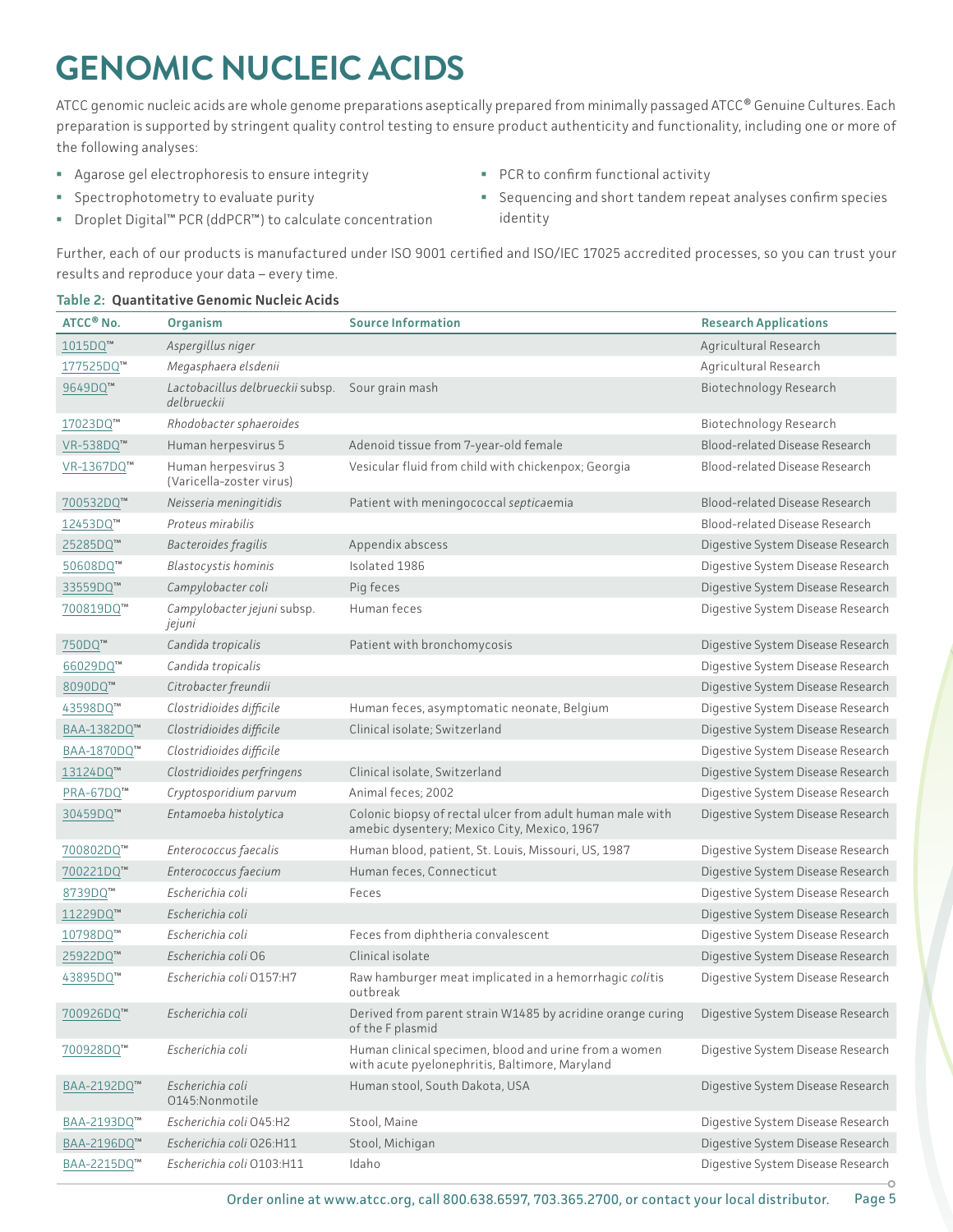| ATCC <sup>®</sup> No. | Organism                                                   | <b>Source Information</b>                                                                                   | <b>Research Applications</b>      |
|-----------------------|------------------------------------------------------------|-------------------------------------------------------------------------------------------------------------|-----------------------------------|
| BAA-2219DQ™           | Escherichia coli 0121:H19                                  | Human stool, Virginia                                                                                       | Digestive System Disease Research |
| BAA-2326DQ™           | Escherichia coli 0104:H4                                   | Stool sample from patient with hemolytic uremic syndrome,<br>2011                                           | Digestive System Disease Research |
| BAA-2440DQ™           | Escherichia coli 0111                                      | Human                                                                                                       | Digestive System Disease Research |
| 29212DQ™              | Enterococcus faecalis                                      | Urine                                                                                                       | Digestive System Disease Research |
| 27766DQ™              | Faecalibacterium prausnitzii                               | Human feces                                                                                                 | Digestive System Disease Research |
| 30888DQ™              | Giardia intestinalis                                       | Human female, Portland, OR, 1971                                                                            | Digestive System Disease Research |
| 700392DQ™             | Helicobacter pylori                                        | Stomach of a human patient with gastritis; UK                                                               | Digestive System Disease Research |
| VR-930DQ™             | Human adenovirus 41                                        | Feces from child with gastroenteritis, Netherlands, 1973                                                    | Digestive System Disease Research |
| VR-1775DQ™            | Human Enterovirus 71                                       | Stool sample from 2-month-old male with aseptic<br>meningitis                                               | Digestive System Disease Research |
| VR-931DQ™             | Human mastadenovirus F                                     | Feces, infantile gastroenteritis, Netherlands, 1979                                                         | Digestive System Disease Research |
| BAA-679DQ™            | Listeria monocytogenes                                     | Tissue, animal - rabbit, Cambridge United Kingdom, 1924                                                     | Digestive System Disease Research |
| 25830DQ™              | Morganella morganii subsp.<br>morganii                     | Patient with summer diarrhea                                                                                | Digestive System Disease Research |
| <b>BAA-968D™</b>      | Mycobacterium avium subsp.<br>paratuberculosis             | Animal feces; Wisconsin, 1990                                                                               | Digestive System Disease Research |
| VR-824DQ™             | Reovirus 3                                                 | Child with diarrhea                                                                                         | Digestive System Disease Research |
| VR-2018DQ™            | Rotavirus A                                                | Diarrhea stool from patient positive for rotavirus                                                          | Digestive System Disease Research |
| 13311DQ™              | Salmonella enterica subsp.<br>enterica serovar Typhimurium | Feces, food poisoning                                                                                       | Digestive System Disease Research |
| 700720DQ™             | Salmonella enterica subsp.<br>enterica serovar Typhimurium | Wild type strain isolated from a natural source; 1948                                                       | Digestive System Disease Research |
| BAA-611DQ™            | Streptococcus agalacitae                                   | Clinical specimen, Human                                                                                    | Digestive System Disease Research |
| PRA-310DQ™            | Toxoplasma gondii                                          | Derived from in vivo RH strain ATCC 50174                                                                   | Digestive System Disease Research |
| 39315DQ™              | Vibrio cholerae                                            | Stool from cholera patient, Bangladesh                                                                      | Digestive System Disease Research |
| 17978DQ™              | Acinetobacter baumannii                                    | Fatal meningitis of a 4-month old infant                                                                    | Epitermal Disease Research        |
| 10231DQ™              | Candida albicans                                           | Man with bronchomycosis                                                                                     | Epidermal Disease Research        |
| 22019DQ™              | Candida parapsilosis                                       | Case of sprue, Puerto Rico                                                                                  | Epidermal Disease Research        |
| VR-1432DQ™            | Human enterovirus 71                                       | Vesicular fluid from an adult female with hand, foot, and<br>mouth disease, Wuhan, China.                   | Epidermal Disease Research        |
| VR-1467DQ™            | Human herpesvirus 6B                                       | Peripheral blood lymphocytes from a 36 year-old male AIDS<br>patient, Zaire, Africa                         | Epidermal Disease Research        |
| 47085DQ™              | Pseudomonas aeruginosa                                     |                                                                                                             | Epidermal Disease Research        |
| 9027DQ™               | Pseudomonas aeruginosa                                     | Outer ear infection                                                                                         | Epidermal Disease Research        |
| 6538DQ™               | Staphyloccocus aureus                                      | Human lesion                                                                                                | Epidermal Disease Research        |
| 25923DQ™              | Staphylococcus aureus subsp.<br>aureus                     | Clinical Isolate                                                                                            | Epidermal Disease Research        |
| 29213DQ™              | Staphylococcus aureus subsp.<br>aureus                     | Wound                                                                                                       | Epidermal Disease Research        |
| 43300DQ™              | Staphylococcus aureus subsp.<br>aureus                     | Clinical isolate, Kansas                                                                                    | Epidermal Disease Research        |
| 700699DQ™             | Staphylococcus aureus subsp.<br>aureus                     | Isolated from pus and debrided tissue at surgical incision in<br>sternum of 4 month-old infant; Japan, 1996 | Epidermal Disease Research        |
| BAA-1556DQ™           | Staphylococcus aureus subsp.<br>aureus                     | Wrist abcess, 36-year-old HIV+ man with history of IV drug<br>use                                           | Epidermal Disease Research        |
| BAA-1717DQ™           | Staphylococcus aureus subsp.<br>aureus                     | From adolescent patient with severe sepsis syndrome; Texas<br>Children's Hospital                           | Epidermal Disease Research        |
| BAA-1718DQ™           | Staphylococcus aureus subsp.<br>aureus                     | From a 12-year-old white female with a buttock abscess                                                      | Epidermal Disease Research        |
| 12228DQ™              | Staphylococcus epidermidis                                 |                                                                                                             | Epidermal Disease Research        |
| 19615DQ™              | Streptococcus pyogenes                                     | Pharynx of child following episode of sore throat.                                                          | Epidermal Disease Research        |
| 700294DQ™             | Streptococcus pyogenes                                     | Infected wound                                                                                              | Epidermal Disease Research        |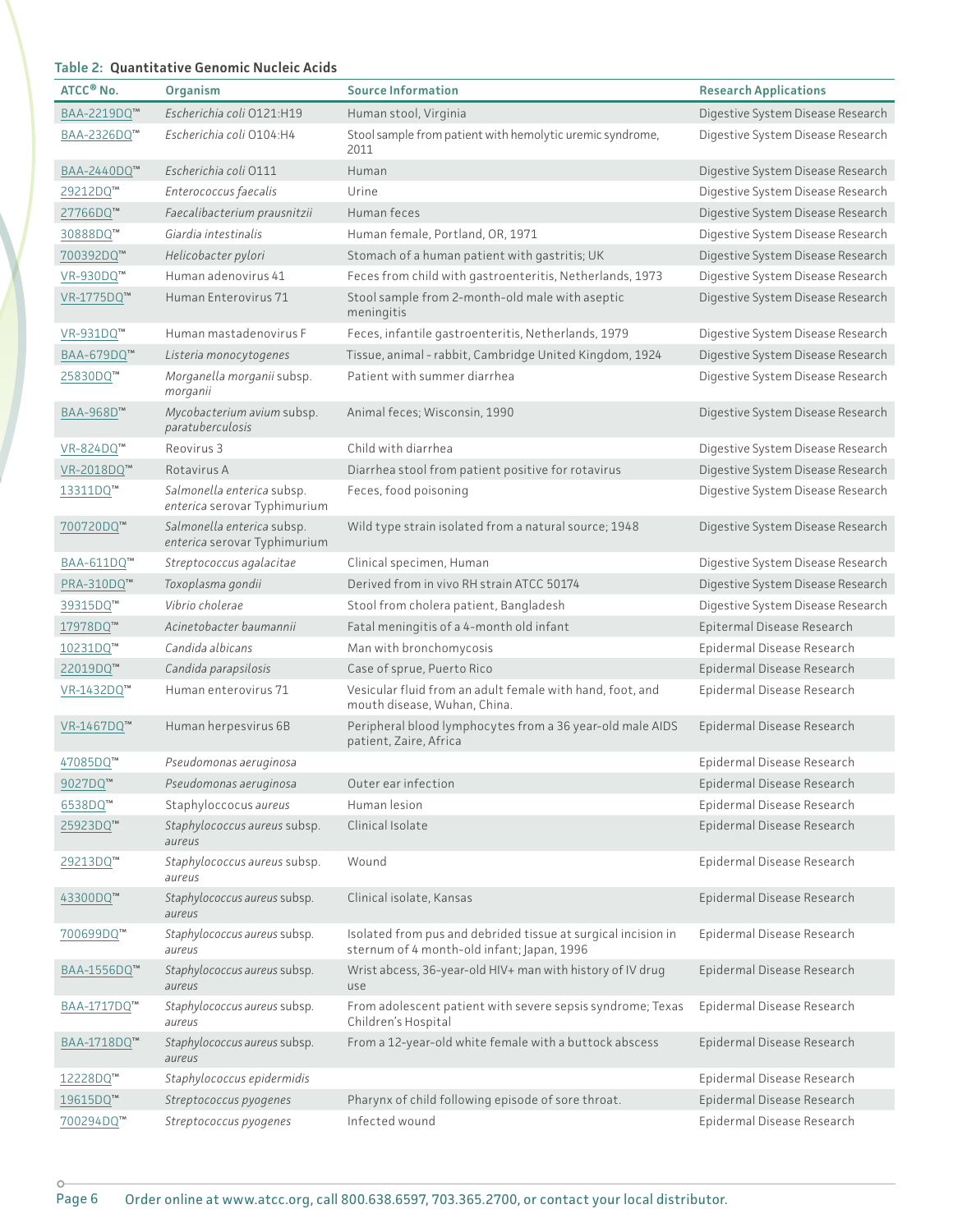| ATCC <sup>®</sup> No.  | Organism                                       | <b>Source Information</b>                                                                                                       | <b>Research Applications</b>    |
|------------------------|------------------------------------------------|---------------------------------------------------------------------------------------------------------------------------------|---------------------------------|
| 10240DQ™               | Micrococcus luteus                             | Air                                                                                                                             | Microbiome Research             |
| 47011T1-DQ™            | Escherichia coli with ATCC 16S<br>Tag 1        |                                                                                                                                 | Metagenomics Research           |
| BAA-2975T3-DQ™         | Staphylococcus aureus with<br>ATCC 16S Tag 3   |                                                                                                                                 | Metagenomics Research           |
| 3624T2-DQ™             | Clostridium perfringens with<br>ATCC 16S Tag 2 |                                                                                                                                 | Metagenomics Research           |
| 204508DQ™              | Saccharomyces cerevisiae                       | Wild type strain                                                                                                                | Molecular Research              |
| MYA-4941DQ™            | Saccharomyces cerevisiae                       | Parent strain used Saccharoymes cerevisiae BJ5465                                                                               | Molecular Research              |
| VR-1583DQ™             | JC polyomavirus                                | Brain tumor of owl monkey                                                                                                       | Neural Research                 |
| MYA-646DQ™             | Candida dubliniensis                           | Oral cavity of HIV-infected patient, Dublin, Ireland                                                                            | Oral Health Research            |
| 43037DQ™               | Eubacterium nodatum                            | Subgingival region of mouth                                                                                                     | Oral Health Research            |
| 25586DQ™               | Fusobacterium nucleatum<br>subsp. nucleatum    | Cervico-facial lesion                                                                                                           | Oral Health Research            |
| 43037DQ™               | Tannerella forsythia                           | Human periodontal pocket, Massachusetts, US                                                                                     | Oral Health Research            |
| 35405DQ™               | Treponema denticola                            | Human periodontal pocket, Montreal, Canada                                                                                      | Oral Health Research            |
| 9643DQ™                | Aspergillus flavus                             | Shoe sole, New Guinea                                                                                                           | Opportunistic Pathogen Research |
| 19146DQ™               | Brevundimonas diminuta                         | Contaminant in culture of Bacillus cereus                                                                                       | Opportunistic Pathogen Research |
| MYA-2876DQ™            | Candida albicans                               | Human clinical specimen                                                                                                         | Opportunistic Pathogen Research |
| 2001DQ™                | Candida glabrata                               | Feces                                                                                                                           | Opportunistic Pathogen Research |
| 32196DQ™               | Candida krusei                                 | Cabbage frass, Japan                                                                                                            | Opportunistic Pathogen Research |
| 34449DQ™               | Candida lusitaniae                             | Pig, Portugal                                                                                                                   | Opportunistic Pathogen Research |
| 13047DQ™               | Enterobacter cloacae subsp.<br>cloacae         | Spinal fluid                                                                                                                    | Opportunistic Pathogen Research |
| 29905DQ™               | Proteus vulgaris                               |                                                                                                                                 | Opportunistic Pathogen Research |
| 29914DQ™               | Providencia stuartii                           |                                                                                                                                 | Opportunistic Pathogen Research |
| 15442DQ™               | Pseudomonas aeruginosa                         |                                                                                                                                 | Opportunistic Pathogen Research |
| 27853DQ™               | Pseudomonas aeruginosa                         | Blood culture                                                                                                                   | Opportunistic Pathogen Research |
| BAA-2793DQ™            | Pseudomonas aeruginosa                         | Urine from a 26-year-old female, Chile, 2014                                                                                    | Opportunistic Pathogen Research |
| 7830DQ™                | Lactobacillus leichmannii                      |                                                                                                                                 | Probiotic Research              |
| 8014DQ™                | Lactobacillus plantarum                        |                                                                                                                                 | Probiotic Research              |
| 6633DQ™                | Bacillus spizizenii                            |                                                                                                                                 | Quality Control                 |
| 10541DQ™               | Enterococcus hiraei                            |                                                                                                                                 | Quality Control                 |
| 1022DQ™                | Aspergillus fumigatus                          | Lung of chicken, Connecticut                                                                                                    | Respiratory Disease Research    |
| 20542DQ™               | Aspergillus terreus                            |                                                                                                                                 | Respiratory Disease Research    |
| VR-1558DQ™             | Betacoronavirus 1                              | Man with cold-like illness                                                                                                      | Respiratory Disease Research    |
| 4617DQ™                | Bordetella bronchiseptica                      |                                                                                                                                 | Respiratory Disease Research    |
| 51541DQ™               | Bordetella holmesii                            | Animal blood, Buffalo, New York, USA                                                                                            | Respiratory Disease Research    |
| 15311DQ™               | Bordetella parapertussis                       | Whooping cough                                                                                                                  | Respiratory Disease Research    |
| 9797DQ™                | Bordetella pertussis                           |                                                                                                                                 | Respiratory Disease Research    |
| BAA-589DQ™             | Bordetella pertussis                           | Human clinical specimen                                                                                                         | Respiratory Disease Research    |
| 53592DQ™               | Chlamydophila pneumoniae                       | Throat of student with acute pharyngitis, Seattle, WA, 1983                                                                     | Respiratory Disease Research    |
| VR-1360DQ™             | Chlamydophila pneumoniae                       | Sputum of pneumonia patient, Georgia                                                                                            | Respiratory Disease Research    |
| VR-1826DQ™             | Enterovirus 68                                 | Nasal-pharyngeal swab of hospitalized 10-month-old female<br>with pneumonia, California, 1962                                   | Respiratory Disease Research    |
| 51907DQ™               | Haemophilus influenaze                         |                                                                                                                                 | Respiratory Disease Research    |
| $VR-1DQ^{\mathsf{TM}}$ | Human adenovirus 1                             | Adenoid tissue from five-year-old child with hypertrophied<br>tonsils and adenoids, Maryland, 1953                              | Respiratory Disease Research    |
| VR-846DQ™              | Human adenovirus 2                             | Spontaneously degenerating tissue culture of adenoid<br>tissue from 7-year-old girl with hypertrophied tonsils and<br>adenoids. | Respiratory Disease Research    |
| VR-3DQ™                | Human adenovirus 3                             | Nasal washings from an adult with a common cold, 1953,<br>Maryland                                                              | Respiratory Disease Research    |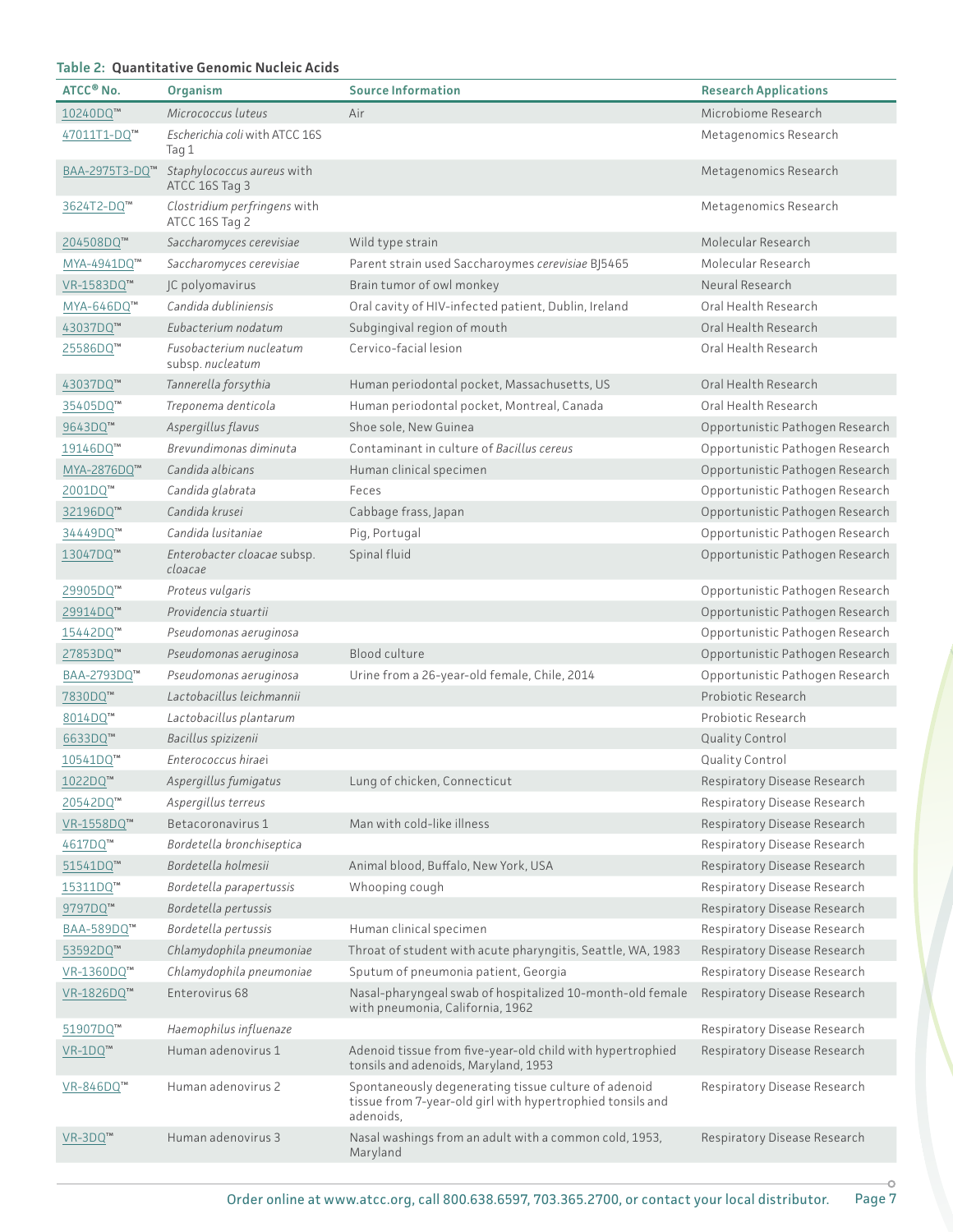| ATCC <sup>®</sup> No. | <b>Organism</b>                              | <b>Source Information</b>                                                                                                                             | <b>Research Applications</b> |
|-----------------------|----------------------------------------------|-------------------------------------------------------------------------------------------------------------------------------------------------------|------------------------------|
| VR-1572DQ™            | Human adenovirus 4                           | Throat washings of patient, Fort Leonard Wood, Missouri,<br>1952-1953                                                                                 | Respiratory Disease Research |
| VR-7DQ™               | Human adenovirus 7                           | Throat washing from military recruit with pharyngitis,<br>California, 1954                                                                            | Respiratory Disease Research |
| VR-740DQ™             | Human coronavirus 229E                       | Nasal and throat swabs from man with upper respiratory<br>illness                                                                                     | Respiratory Disease Research |
| VR-94DQ™              | Human parainfluenza virus 1                  | Throat swab of 3-year-old boy with acute laryngitis, 1957                                                                                             | Respiratory Disease Research |
| VR-93DQ™              | Human parainfluenza virus 3                  | One-year-old female with pneumonia, Washington, DC, 1957                                                                                              | Respiratory Disease Research |
| VR-26DQ™              | Human respiratory syncytial<br>virus         | 17-month-old male with pneumonia, Maryland, 1956                                                                                                      | Respiratory Disease Research |
| VR-955DQ™             | Human respiratory syncytial<br>virus         | Throat swab from 23-month-old girl with diffuse interstitial<br>pneumonia, Massachusetts, 1977                                                        | Respiratory Disease Research |
| VR-1540DQ™            | Human respiratory syncytial<br>virus         | Lower respiratory tract of infant with bronchiolitis and<br>bronchopneumonia, Melborne, Australia, 1961                                               | Respiratory Disease Research |
| VR-1580DQ™            | Human respiratory syncytial<br>virus         | Respiratory secretions from child with acute respiratory<br>disease seen at Children's Hospital of the District of<br>Columbia, Washington, DC, 1962. | Respiratory Disease Research |
| VR-1559DQ™            | Human rhinovirus 1A                          | Naso-pharyngeal washings from patient with mild<br>respiratory illness, Ohio.                                                                         | Respiratory Disease Research |
| VR-1645DQ™            | Human rhinovirus 1B                          | Presumed from human throat washings                                                                                                                   | Respiratory Disease Research |
| VR-482DQ™             | Human rhinovirus 2                           | Nasal washing from patient with cold                                                                                                                  | Respiratory Disease Research |
| VR-1663DQ™            | Human rhinovirus 17                          | Presumed from throat swab from adult with upper<br>respiratory illness, North Carolina, 1959                                                          | Respiratory Disease Research |
| VR-1187DQ™            | Human rhinovirus 77                          |                                                                                                                                                       | Respiratory Disease Research |
| VR-95DQ™              | Influenza A virus (H1N1)                     | Patient in Puerto Rico, 1934                                                                                                                          | Respiratory Disease Research |
| VR-1469DQ™            | Influenza A virus (H1N1)                     | Patient in Puerto Rico, 1934                                                                                                                          | Respiratory Disease Research |
| VR-1736DQ™            | Influenza A virus (H1N1)                     | Nasopharyngeal specimen from a patient positive for Flu A<br>in Virginia, 2009                                                                        | Respiratory Disease Research |
| VR-1884DQ™            | Influenza A virus (H1N1)                     | Classical reassortant virus derived from A/<br>California/07/2009 (H1N1)pdm09 and A/Puerto Rico/8/1934<br>(H1N1)                                      | Respiratory Disease Research |
| VR-1893DQ™            | Influenza A virus (H1N1)                     | Human in Florida, USA on October 31, 2006                                                                                                             | Respiratory Disease Research |
| VR-1894DQ™            | Influenza A virus (H1N1)                     | Human in California, USA on April 9, 2009                                                                                                             | Respiratory Disease Research |
| VR-1882DQ™            | Influenza A virus (H3N2)                     | Human in Wisconsin, USA, on June 7, 2009                                                                                                              | Respiratory Disease Research |
| VR-101DQ™             | Influenza B virus                            | Patient in New York, 1940                                                                                                                             | Respiratory Disease Research |
| VR-823DQ™             | Influenza B virus                            | Not known                                                                                                                                             | Respiratory Disease Research |
| VR-1804DQ™            | Influenza B virus                            | Human, Florida, 2006                                                                                                                                  | Respiratory Disease Research |
| VR-1883DQ™            | Influenza B virus                            | Human in Wisconsin, USA on February 20, 2010.                                                                                                         | Respiratory Disease Research |
| VR-1885DQ™            | Influenza B virus                            | Classical reassortant virus derived from B/<br>Wisconsin/1/2010 (Yamagata Lineage) and B/Lee/1940                                                     | Respiratory Disease Research |
| 13048DQ™              | Klebsiella aerogenes                         | Sputum                                                                                                                                                | Respiratory Disease Research |
| BAA-1705DQ™           | Klebsiella pneumoniae                        | Urine from a 42-year-old human male; 2007 CAP Survey                                                                                                  | Respiratory Disease Research |
| BAA-2782DQ™           | Klebsiella pneumoniae                        | Peritoneal fluid                                                                                                                                      | Respiratory Disease Research |
| 13883DQ™              | Klebsiella pneumoniae subsp.<br>pneumoniae   |                                                                                                                                                       | Respiratory Disease Research |
| 700721DQ™             | Klebsiella pneumoniae subsp.<br>pneumoniae   | Sputum from a 66 year-old man, 1994                                                                                                                   | Respiratory Disease Research |
| 700603DQ™             | Klebsiella pneumoniae subsp.<br>pneumoniae   | Urine from a hospitalized patient, Virginia                                                                                                           | Respiratory Disease Research |
| 33152DQ™              | Legionella pneumophila subsp.<br>pneumophila | Human lung                                                                                                                                            | Respiratory Disease Research |
| 25238DQ™              | Moraxella catarrhalis                        |                                                                                                                                                       | Respiratory Disease Research |
| VR-106DQ™             | Mumps virus                                  | Pooled saliva from patients, Massachusetts                                                                                                            | Respiratory Disease Research |
| 25420DQ™              | Mycobacterium africanum                      | Expectorate; senegalese with pulmonary TB                                                                                                             | Respiratory Disease Research |
| 35734D™               | Mycobacterium bovis                          | Bovine milk                                                                                                                                           | Respiratory Disease Research |
| BAA-1052DQ™           | Mycobacterium talmoniae                      | Clinical human specimen, July 31, 2000                                                                                                                | Respiratory Disease Research |

Page 8 Order online at www.atcc.org, call 800.638.6597, 703.365.2700, or contact your local distributor.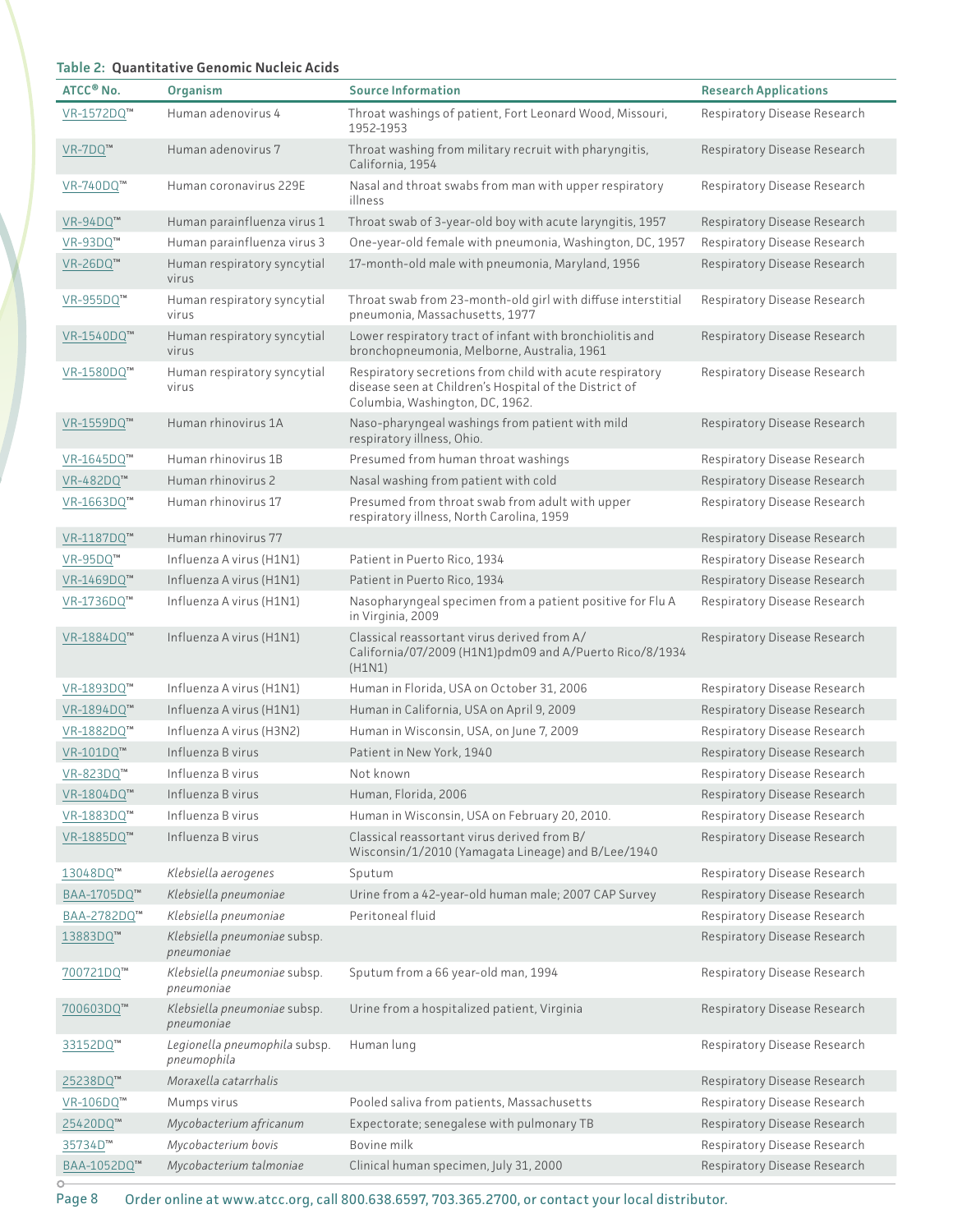| ATCC <sup>®</sup> No. | <b>Organism</b>                                      | <b>Source Information</b>                                                                                               | <b>Research Applications</b>  |
|-----------------------|------------------------------------------------------|-------------------------------------------------------------------------------------------------------------------------|-------------------------------|
| 19422DQ™              | Mycobacterium microti                                |                                                                                                                         | Respiratory Disease Research  |
| BAA-688DQ™            | Mycobacterium pinnipedii                             | Clinical animal specimen, Australia, 1986                                                                               | Respiratory Disease Research  |
| 25177DQ™              | Mycobacterium tuberculosis                           |                                                                                                                         | Respiratory Disease Research  |
| 25618DQ™              | Mycobacterium tuberculosis                           | Derived from existing strain; New York, 1934                                                                            | Respiratory Disease Research  |
| VR-907DQ™             | Sendai virus                                         | Early history of this Helsinki laboratory strain is not clear                                                           | Respiratory Disease Research  |
| 700669DQ™             | Streptococcus pneumoniae                             | Hospital, Barcelona, Spain, 1984                                                                                        | Respiratory Disease Research  |
| $VR-5DQ^m$            | Human adenovirus 5                                   | Spontaneously degenerating tissue culture of adenoid<br>tissue from a 4-year-old girl with chronically infected tonsils | Respiratory Disease Research  |
| VR-92DQ™              | Human parainfluenza virus 2                          | 11-month-old female with acute laryngotracheobronchitis,<br>Ohio. 1955                                                  | Respiratory Disease Research  |
| VR-283DQ™             | Human rhinovirus 16                                  | Throat swab from healthy 2-year-old female, Washington,<br>DC, 1960                                                     | Respiratory Disease Research  |
| 29342DQ™              | Mycoplasma pneumoniae                                | Patient with pneumonia                                                                                                  | Respiratory Disease Research  |
| BAA-55DQ™             | Atopobium vaginae                                    | Vaginal flora from a healthy woman, Sweden, 1998                                                                        | Reproductive Health Research  |
| VR-901BD™             | Chlamydia trachomatis LGV<br>Serovar I               | Lymph node from human with LGV                                                                                          | Reproductive Health Research  |
| VR-903D™              | Chlamydia trachomatis LGV<br>Serovar III             | Lymph node from human with LGV                                                                                          | Reproductive Health Research  |
| VR-902BD™             | Chlamydia trachomatis LGV<br>Serovar II              | Bubo from human with LGV                                                                                                | Reproductive Health Research  |
| VR-885DQ™             | Chlamydia trachomatis Serovar<br>D.                  | Human cervix, asymptomatic                                                                                              | Reproductive Health Research  |
| 14019DQ™              | Gardnerella vaginalis                                | Vaginal secretions                                                                                                      | Reproductive Health Research  |
| 49145DQ™              | Gardnerella vaginalis                                | Clinical isolate                                                                                                        | Reproductive Health Research  |
| 33940DQ™              | Haemophilus ducreyi                                  |                                                                                                                         | Reproductive Health Research  |
| VR-539DQ™             | Human Herpesvirus 1                                  | Brain, human, encephalitis                                                                                              | Reproductive Health Research  |
| VR-1493DQ™            | Human Herpesvirus 1                                  | Lip lesion of human with cold sore                                                                                      | Reproductive Health Research  |
| VR-540DQ™             | Human Herpesvirus 2                                  | Brain of a 50 year old female with multiple sclerosis; Iceland                                                          | Reproductive Health Research  |
| VR-734DQ™             | Human Herpesvirus 2                                  | Human genital infection                                                                                                 | Reproductive Health Research  |
| 33820DQ™              | Lactobacillus crispatus                              |                                                                                                                         | Reproductive Health Research  |
| 33323DQ™              | Lactobacillus gasseri                                |                                                                                                                         | Reproductive Health Research  |
| 55195DQ™              | Lactobacillus iners                                  | Patient with bacterial vaginosis                                                                                        | Reproductive Health Research  |
| 25258DQ™              | Lactobacillus jensenii                               | Human vaginal discharge                                                                                                 | Reproductive Health Research  |
| 35241DQ™              | Mobiluncus curtisii                                  | Human vagina                                                                                                            | Reproductive Health Research  |
| 5243DQ™               | Mobiluncus mulieris                                  | Human vagina                                                                                                            | Reproductive Health Research  |
| 3530DQ™               | Mycoplasma genitalium                                | Urethra of male with non-gonococcal urethritis                                                                          | Reproductive Health Research  |
| 23114DQ™              | Mycoplasma hominis                                   | Rectal swab                                                                                                             | Reproductive Health Research  |
| 700825DQ™             | Neisseria gonorrhoeae                                | Male patient with disseminated gonococcal infection; 1983                                                               | Reproductive Health Research  |
| 29303DQ™              | Prevotella bivia                                     | Endometrium                                                                                                             | Reproductive Health Research  |
| 15305DQ™              | Staphylococcus saprophyticus<br>subsp. saprophyticus | Urine                                                                                                                   | Reproductive Health Research  |
| 13813DQ™              | Streptococcus agalactiae                             |                                                                                                                         | Reproductive Health Research  |
| 30001DQ™              | Trichomonas vaginalis                                | Vaginal exudate from human with acute vaginitis, 1956                                                                   | Reproductive Health Research  |
| PRA-302DQ™            | Babesia duncani                                      | Human blood, Washington state, 1991                                                                                     | Vector-borne Disease Research |
| PRA-398DQ™            | Babesia microti                                      | Blood, human babesiosis, Nantucket, MA, 1983                                                                            | Vector-borne Disease Research |
| 35210DQ™              | Borrelia burgdorferi                                 | Tick, Ixodes dammini; New York                                                                                          | Vector-borne Disease Research |
| 30012DQ™              | Leishmania major                                     | Human, Teheran, Iran, 1949                                                                                              | Vector-borne Disease Research |
| PRA-405DQ™            | Plasmodium falciparum                                |                                                                                                                         | Vector-borne Disease Research |
| 30266DQ™              | Trypanosoma cruzi                                    | Triatoma infestans, Chile, 1945                                                                                         | Vector-borne Disease Research |
| VR-1838DQ™            | Zika virus                                           | Blood of a rhesus monkey that became infected while<br>stationed as a sentinel in forest near Entebbe, Uganda, 1947     | Vector-borne Disease Research |
| VR-1843DQ™            | Zika virus                                           | Human serum specimen, Puerto Rico, December 2015                                                                        | Vector-borne Disease Research |
| 30174D™               | Naegleria fowleri                                    | Human spinal fluid; Orlando, FL, 1968                                                                                   | <b>Water Contamination</b>    |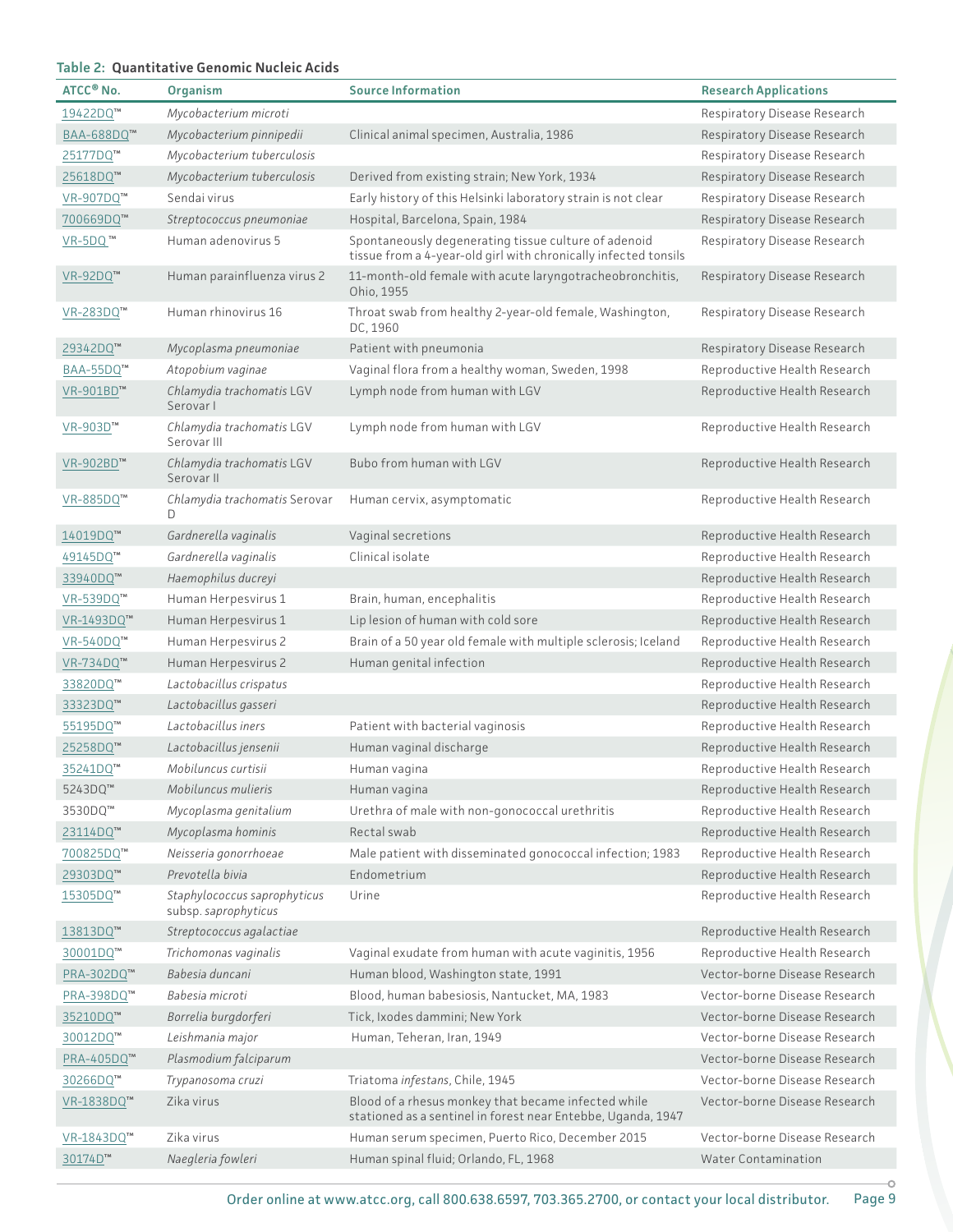### **CERTIFIED REFERENCE MATERIALS**

ATCC Certified Reference Materials (CRMs) are quantified and produced under an ISO 17034 accredited process to confirm identity, well-defined characteristics, and an established chain of custody. These tools are ideal for:

- Establishing assay specificity and sensitivity
- Testing and calibration in ISO/IEC 17025 accredited labs

**Validating or comparing test methods** 

CRMs offer the highest level of quality assurance, accuracy, and traceability, providing you with complete confidence that your results are reliable and reproducible.

| ATCC <sup>®</sup> No. | <b>Organism</b>          | <b>Source Information</b>                                                                                                                                                                                      |
|-----------------------|--------------------------|----------------------------------------------------------------------------------------------------------------------------------------------------------------------------------------------------------------|
| qCRM-15531D™          | Mycoplasma pneumoniae    | Isolated by Hayflick from monkey kidney tissue-culture fluids of the FH strain (Eaton Agent Virus) supplied<br>by C. Liu, who recovered this strain in embryonated eggs from a student with atypical pneumonia |
| qCRM-17981D™          | Mycoplasma hyorhinis     | Nasal cavity of pig                                                                                                                                                                                            |
| qCRM-19610D™          | Mycoplasma gallisepticum | Suspension of tracheal and airsac tissues of chickens with chronic respiratory disease                                                                                                                         |
| qCRM-19989D™          | Mycoplasma fermentans    | Ulcerative balanitis                                                                                                                                                                                           |
| qCRM-23064D™          | Mycoplasma salivarium    | Saliva                                                                                                                                                                                                         |
| qCRM-23206D™          | Acholeplasma laidlawii   | Sewage                                                                                                                                                                                                         |
| qCRM-23714D™          | Mycoplasma orale         | Oropharynx of child, Washington, DC                                                                                                                                                                            |
| gCRM-23838D™          | Mycoplasma arginine      | Mouse brain experimentally infected with scrapies                                                                                                                                                              |
| gCRM-25204D™          | Mycoplasma synoviae      | Hock joint of chicken                                                                                                                                                                                          |
| qCRM-27545D™          | Mycoplasma hominis       | Human blood culture                                                                                                                                                                                            |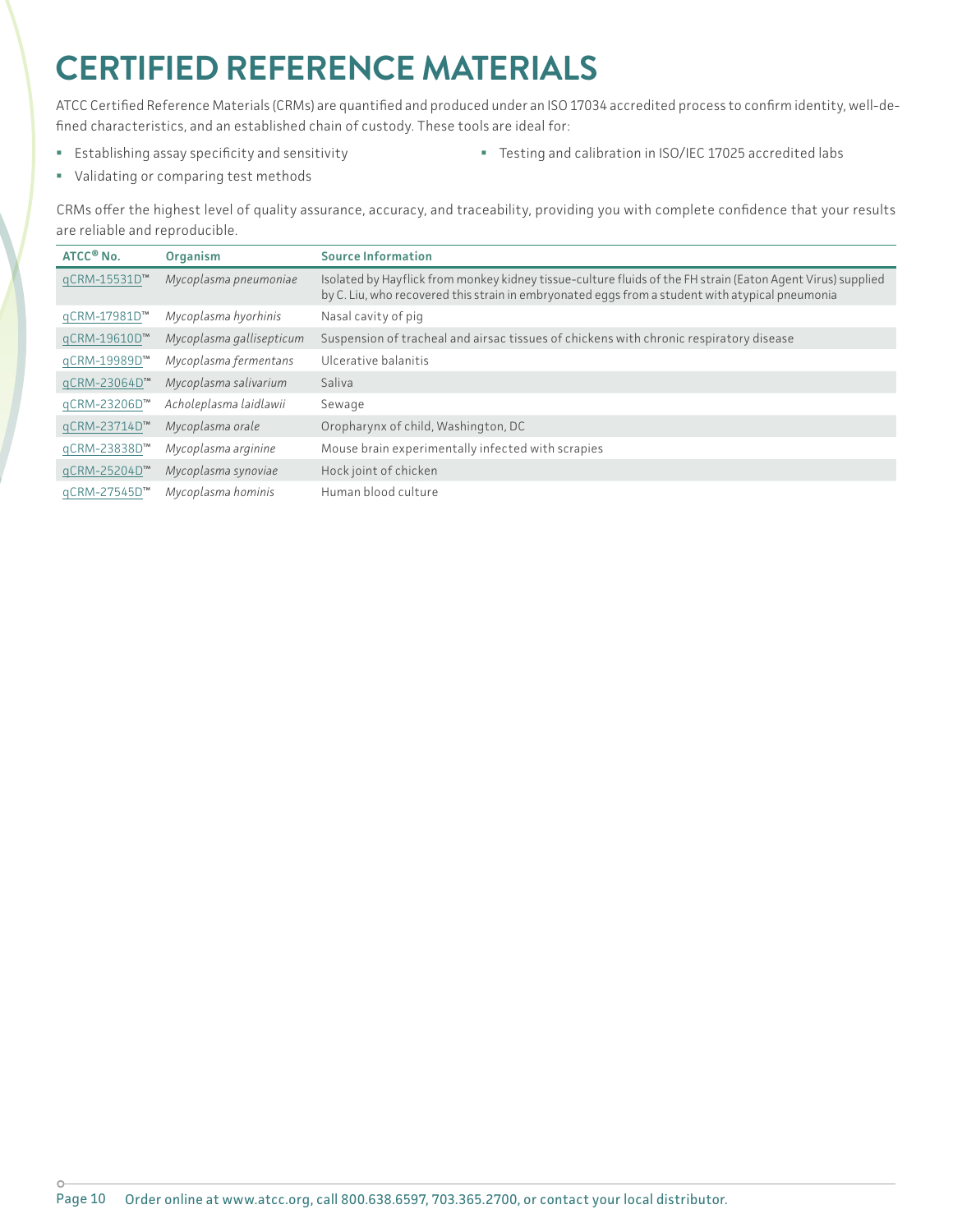Order online at www.atcc.org, call 800.638.6597, 703.365.2700, or contact your local distributor. Page 11